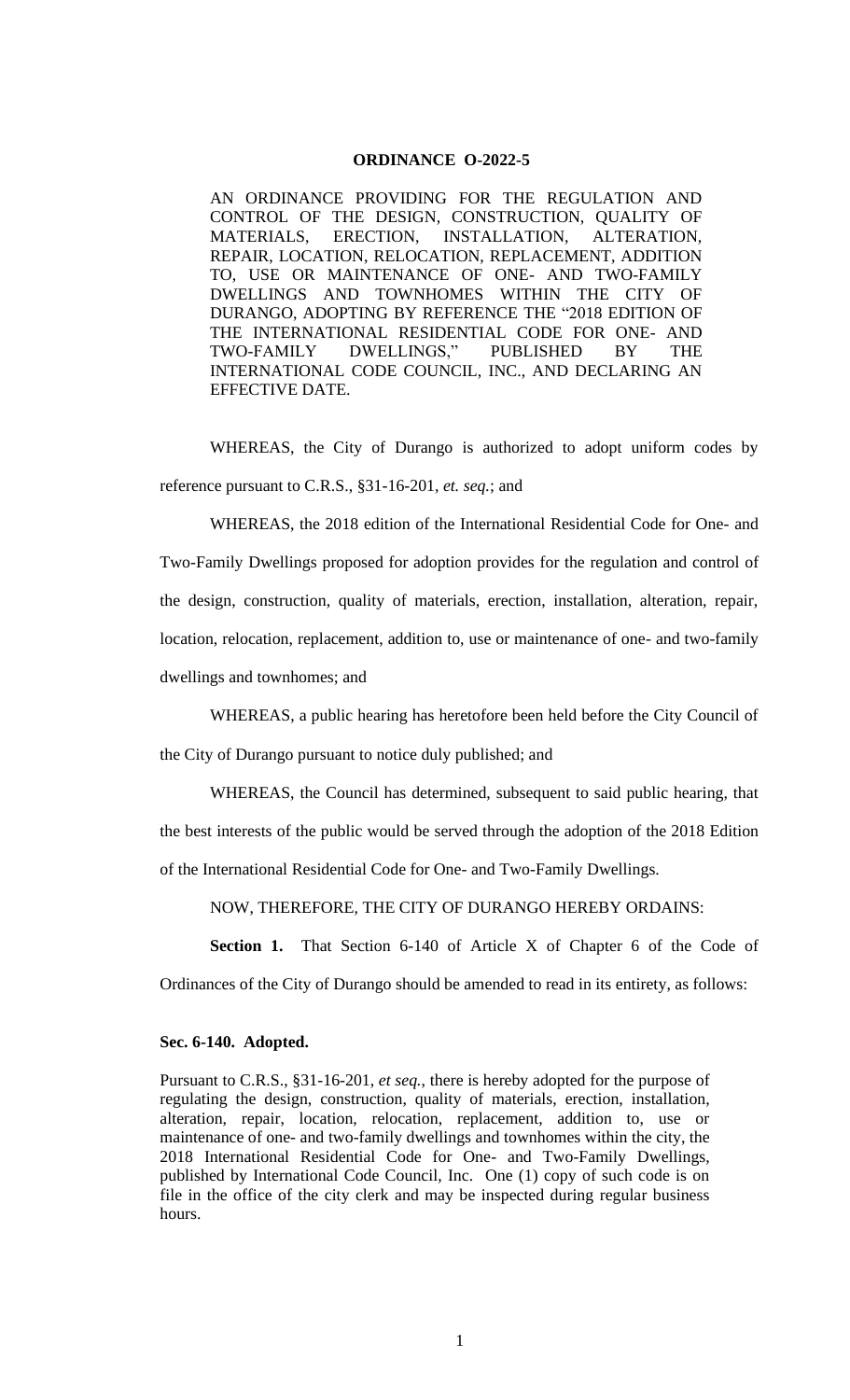The following portions of the 2018 International Residential Code for One- and Two-Family Dwellings are specifically omitted from this Article X and are not adopted, at this time, as part of said code:

- (1) All references to the ICC Electrical Code shall be construed to refer to the latest edition of the National Electrical Code as adopted by the State of Colorado.
- (2) All references to the International Property Maintenance Code shall be deleted in their entirety.

**Section 2.** Section 6-144 is amended to read in its entirety as follows:

### **Sec. 6-144. Amendments.**

.

I. **Section R105.2 Work exempt from Permits** is amended in part to read as follows:

> **R105.2 (1)** One story detached accessory structures, provided that the floor area does not exceed 120 square feet  $(11m^2)$ .

> **105.2 (2) and (3)** are deleted and replaced with the Land Use and Development Code section 3-5-1-1.

II. **Section R108** is amended to read, in its entirety, as follows:

**R108.1 Payment of fees.** A permit shall not be valid until the fees prescribed by law have been paid, nor shall an amendment to a permit be released until the additional fee, if any, has been paid.

**R108.2 Schedule of permit fees.** On buildings, structure, electrical, gas, mechanical, and plumbing systems or alterations requiring a permit, a fee for each permit shall be paid as required, in accordance with the fees established by resolution of the City Council.

**R108.3 Building permit valuations.** Building permit valuations shall include total value of the work for which a permit is being issued, such as electrical, gas, mechanical, plumbing equipment and other permanent systems, including materials and labor.

**R108.4 Related fees.** The payment of the fee for the construction, alteration, removal, or demolition for work done in connection with or concurrently with the work authorized by a building permit shall not relieve the applicant or holder of the permit from the payment of other fees that are prescribed by law.

**R108.5 Refunds.** The code official shall authorize the refunding of fees, where appropriate. Refunds may be up to but shall not exceed eighty percent (80%) of the amount paid, except in cases where a permit was applied for or issued erroneously, in which event a full refund shall be allowed. The code official shall not authorize the refunding of any fee paid, except upon written application filed by the original permittee not later than 180 days after the date of the fee payment.

**R108.6. Work commencing before permit issuance.** Any person who commences work before obtaining the necessary permits shall pay subject to a permit fee equal to 300% of the usual permit fee.

III. **Section R112.1** shall be amended to read as follows: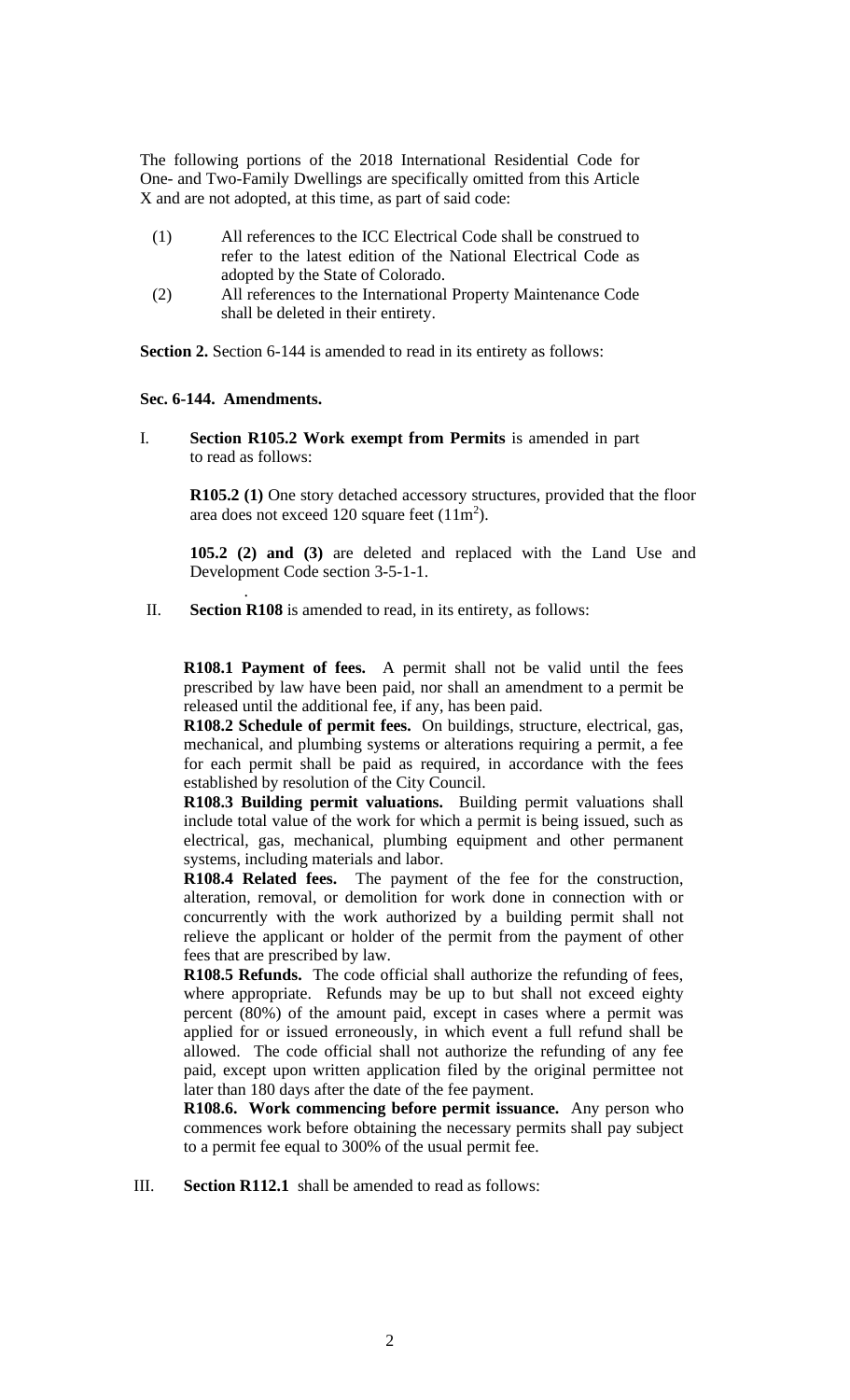**R112.1 Board of Appeals General.** In order to hear and decide appeals of orders, decisions or determinations made by the building official relative to the application and interpretation of this code, there shall be and is hereby created a board of appeals. The building official shall be an ex officio member of said board but shall have not vote on any matter before the board. Unless otherwise provided by separate action of the City Council, the members of the board of appeals created herein shall be the same as the members of the Durango Board of Adjustment appointed by the City Council under the terms of the City Charter and the City Land Use and Development Code and they shall serve in that capacity at the pleasure of the City Council. The board shall adopt rules of procedure for conducting its business and shall render all decisions and findings in writing to the appellant with a duplicate copy to the building official.

IV. **R113.4** is amended to read as follows:

**R113.4 Violation penalties.** Any person who violates a provision of this code or fails to comply with any of the requirements thereof or who erects, constructs, alters, or repairs a building or structure in violation of the approved construction documents or directive of the building official, or of a permit or certificate issued under the provisions of this code, shall be subject to penalties as provided in Section 1-16 of the City of Durango Municipal Code.

- V. **Section R302.13 Fire protection of floors** is deleted.
- VI. **Section R311.7.5.1 Risers** shall have exception 3 added to read as follows:

3. Open risers at exterior stairs shall be permitted.

VII. **Section R313** is amended to read as follows:

**R313. Automatic Fire Sprinkler Systems**. Automatic Fire Sprinkler Systems are not mandatory unless they are otherwise required by special conditions, such as plat notes, condition of approval of specific development or other Codes.

IX. **Chapter 11 Energy Efficiency** is deleted. The provisions are replaced with the International Energy Conservation Code as adopted by the City.

X. **Section P2503.5.1** is amended to read as follows:

**P2503.5.1 Rough plumbing.** DWV systems shall be tested on completion of the rough piping installation by water or by air with no evidence of leakage. Either test shall be applied to the drainage system in its entirety or in sections after rough piping has been installed, as follows:

- 1. Water test. Each section shall be filled with water to a point not less than 10 feet (3048mm) above the highest fitting connection in that section, or to the highest point in the completed system. Water shall be held in the section under test for a period of 15 minutes. The system shall prove leak free by visual inspection.
- 2. Air test. The portion under test shall be maintained at a gauge pressure of 5 pounds per square inch (psi) (34 kPa) or 10 inches of mercury column (34 kPa). This pressure shall be held without introduction of additional air for a period of 15 minutes.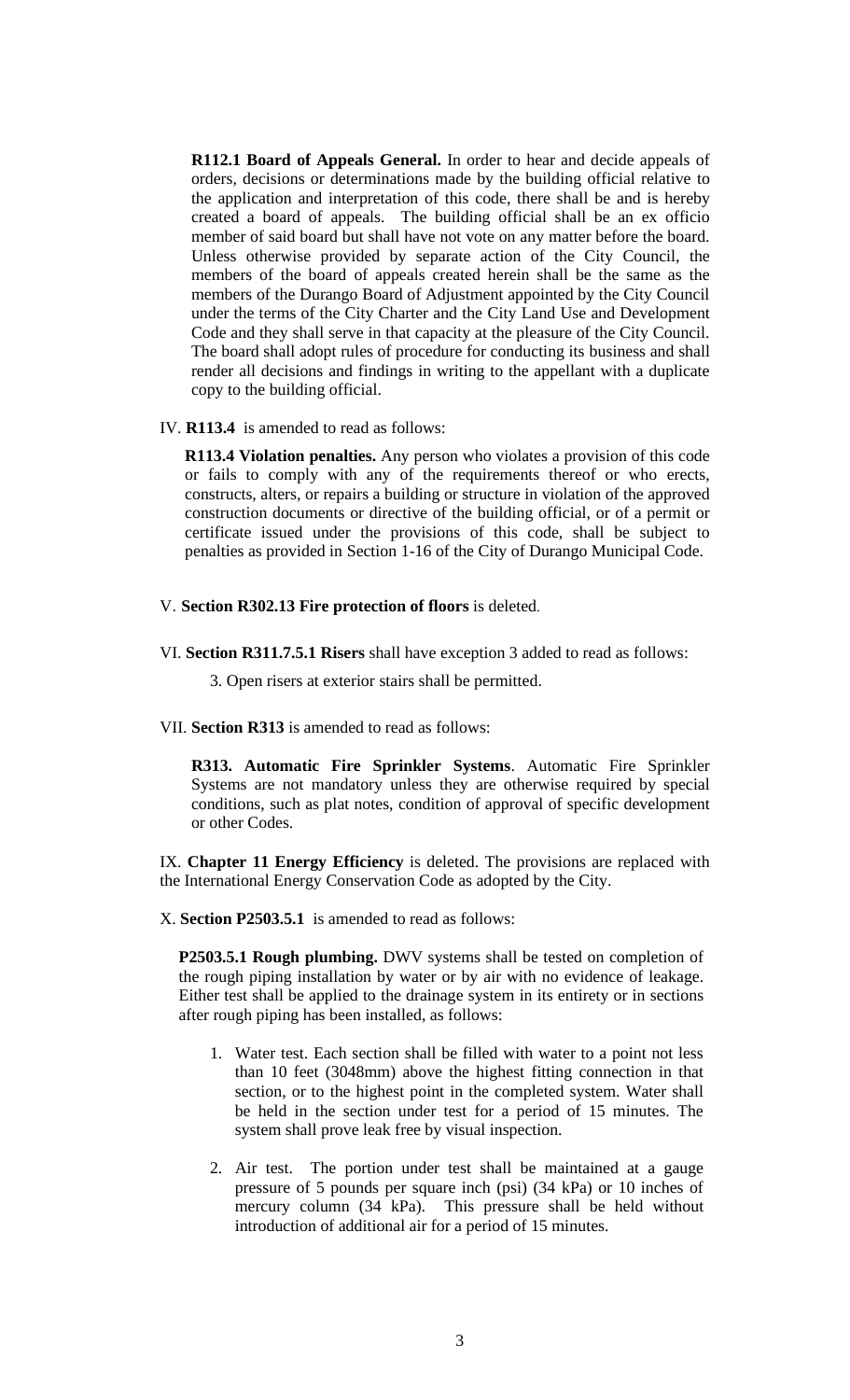#### XI. **Section P2603.2.1** is amended to read as follows:

**Section P2603.2.1 Protection against physical damage**. In concealed locations, where piping, other than cast-iron or galvanized steel, is installed through holes or notches in studs, joists, rafters, or similar members less than 1 ½ inches (38 mm) from the nearest edge of the member, the pipe shall be protected by steel shield plates. Such shield plates shall have a thickness of not less than 0.0575 inch (1.463 mm) (No. 16 Gage). Such plates shall cover the area of the pipe where the member is notched or bored and shall extend not less than 2 inches (51 mm) above sole plates and below top plates.

XII. **Section P3009 Subsurface Landscape Irrigation Systems** (Gray Water Recycling Systems) is deleted.

#### XIII. **Appendix F, Radon Control Methods** is adopted.

XIV **Appendix M, Home Day Care – R-3 Occupancy** is adopted.

XV. **Appendix Q, Tiny Houses, 2018 IRC is** adopted

#### **Section 3. Validity.**

If any part or parts of this ordinance are for any reason held to be invalid, such decision shall not affect the validity of the remaining portions of this ordinance. The City Council hereby declares that it would have passed this ordinance and each part or parts thereof, irrespective of the fact that any one part or parts be declared invalid.

### **Section 4. Repeal.**

Existing ordinances or parts of ordinances covering the same matters as embraced in this ordinance are hereby repealed and all ordinances or parts of ordinances inconsistent with the provisions of this ordinance are hereby repealed, except that this repeal shall not affect or prevent the prosecution or punishment of any person for any act done or committed in violation of any ordinance hereby repealed prior to the effective date of this ordinance.

### **Section 5. Publication.**

The City Clerk shall certify to the passage of this ordinance, cause notice of its contents and passage to be published or posted, and make not less than one (1) copy of the adopted Code available for inspection by the public during regular business hours.

**Section 6.** This ordinance shall become effective ten (10) days after its passage and final publication as provided by law.